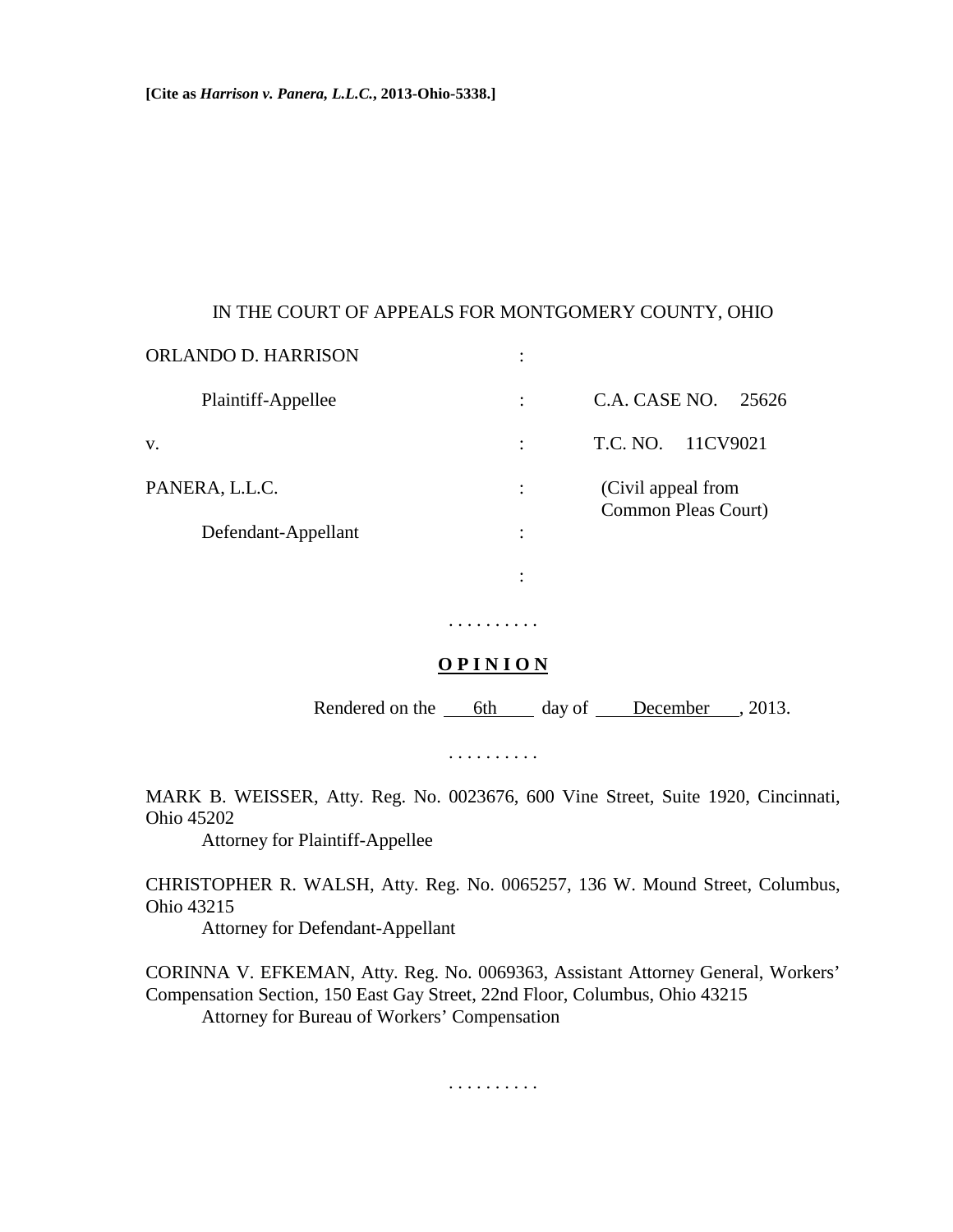#### FROELICH, J.

**{¶ 1}** Panera, L.L.C., appeals from a judgment of the Montgomery County Court of Common Pleas, which found that Panera's employee, Orlando D. Harrison, was eligible to participate in the Workers' Compensation Fund for aggravation of a pre-existing condition (arthritis) and for impingement, both related to Harrison's right shoulder.

**{¶ 2}** Harrison has been a truck driver for Panera since 2006; he delivers baked goods to Panera restaurants in southwest Ohio. On February 9, 2011, while unloading a fully-stocked bagel cabinet from a truck, Harrison suffered an injury when the cabinet tipped and he caught it with his shoulder. Harrison finished work that day and then reported the incident to his supervisors. The following day, Harrison visited an urgent care to have his shoulder evaluated. He was referred to an orthopedic physician.

**{¶ 3}** Panera, a self-insured employer, initially accepted Harrison's claim for a "sprain/strain" of his right shoulder. Harrison subsequently sought additional allowances for substantial aggravation of pre-existing arthritis and impingement syndrome in his right shoulder. Panera denied these claims. When Harrison appealed, district hearing officers denied his claim for substantial aggravation of a pre-existing condition, but allowed his claim for impingement. However, upon further administrative appeal, staff hearing officers denied both claims. Harrison appealed to the Industrial Commission, which also denied his claims, and then to the Montgomery County Court of Common Pleas.

**{¶ 4}** The trial court conducted a bench trial on January 18, 2013. The evidence presented at the trial consisted of Harrison's testimony and the testimony of two experts: Dr. Kevin Shaw for Harrison and Dr. Michael Rozen for Panera. The doctors offered conflicting opinions about whether Harrison had suffered a substantial aggravation of his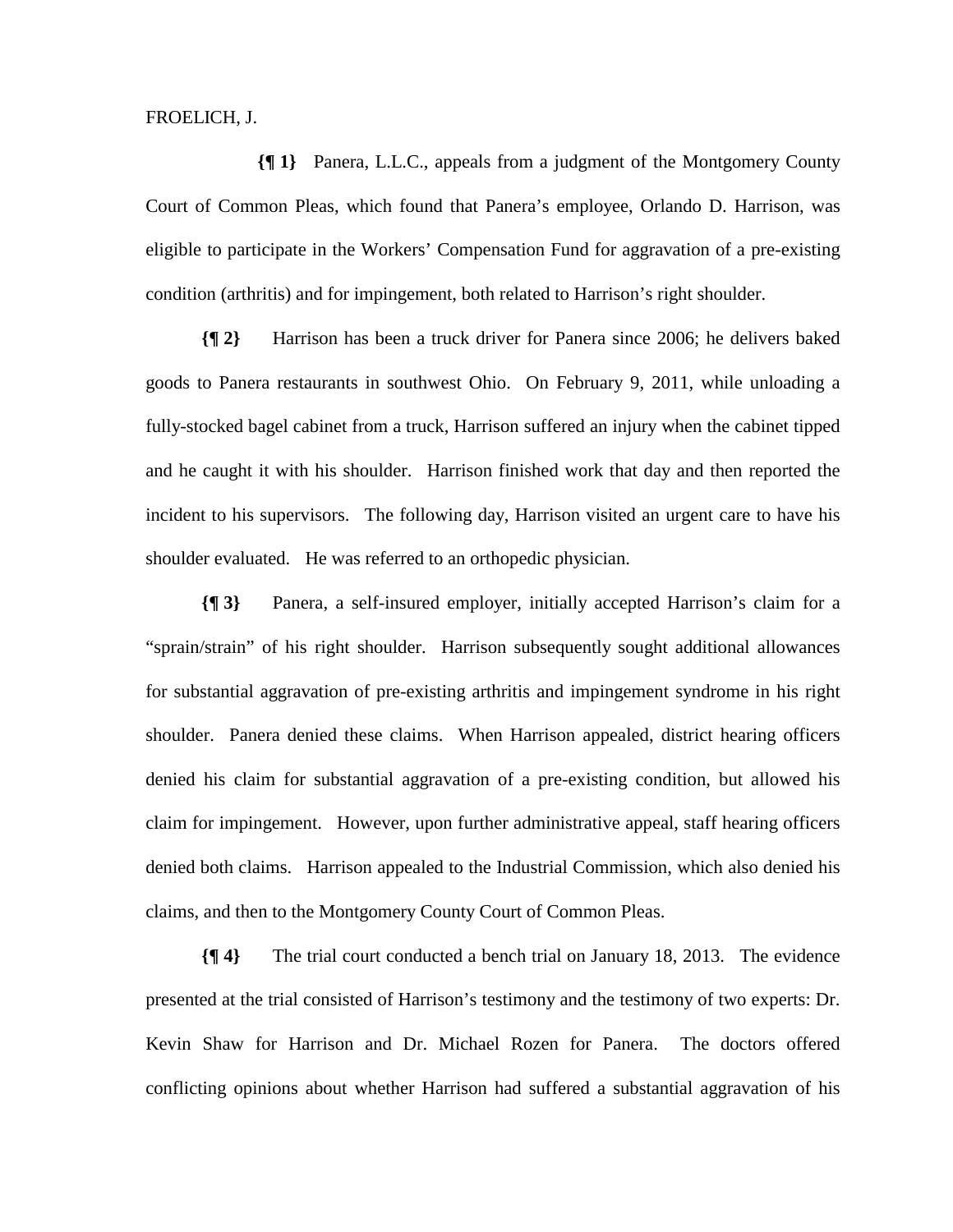pre-existing condition; they also differed about what constitutes objective evidence of such aggravation, which is required under workers' compensation laws. The experts further disagreed about whether the impingement syndrome was related to the 2011 accident.

**{¶ 5}** Harrison, age 42, testified that he had worked for Panera since 2006 and had filed no prior workers' compensation claims. He described that, in April 2010, he had suffered a minor injury to his right shoulder while working for Panera, but he testified that, although he had x-rays taken, he had not required treatment, medication, or absence from work for that injury, and he suffered no ongoing pain or range of motion problems after that injury, until the incident in February 2011.

**{¶ 6}** On February 9, 2011, when Harrison was unloading a heavy bagel cabinet from a truck, it "came down so fast and hard" that he could not control it. The cabinet "went back on [him]" and he "felt a pop or  $* * *$  heard a pop. [He] just felt something different that day than normal" in his shoulder. Harrison had been afraid that the cabinet was going to fall on his leg, so he held it up with his shoulder while he called for help. He felt pain immediately, but he finished his route for the day and reported the incident to his supervisors when he returned the truck. Harrison also worked the next day, but he continued to feel that his pain was "not normal," and he sought treatment at an urgent care preferred by Panera after work on the day after the accident. The urgent care took x-rays and referred Harrison to an orthopedic doctor, Dr. Shaw.

**{¶ 7}** Dr. Shaw testified that he first saw Harrison on February 11, 2011. Dr. Shaw conducted a physical exam, took Harrison off of work, prescribed medicine, and ordered physical therapy for two months. Harrison was off work until March 3, when he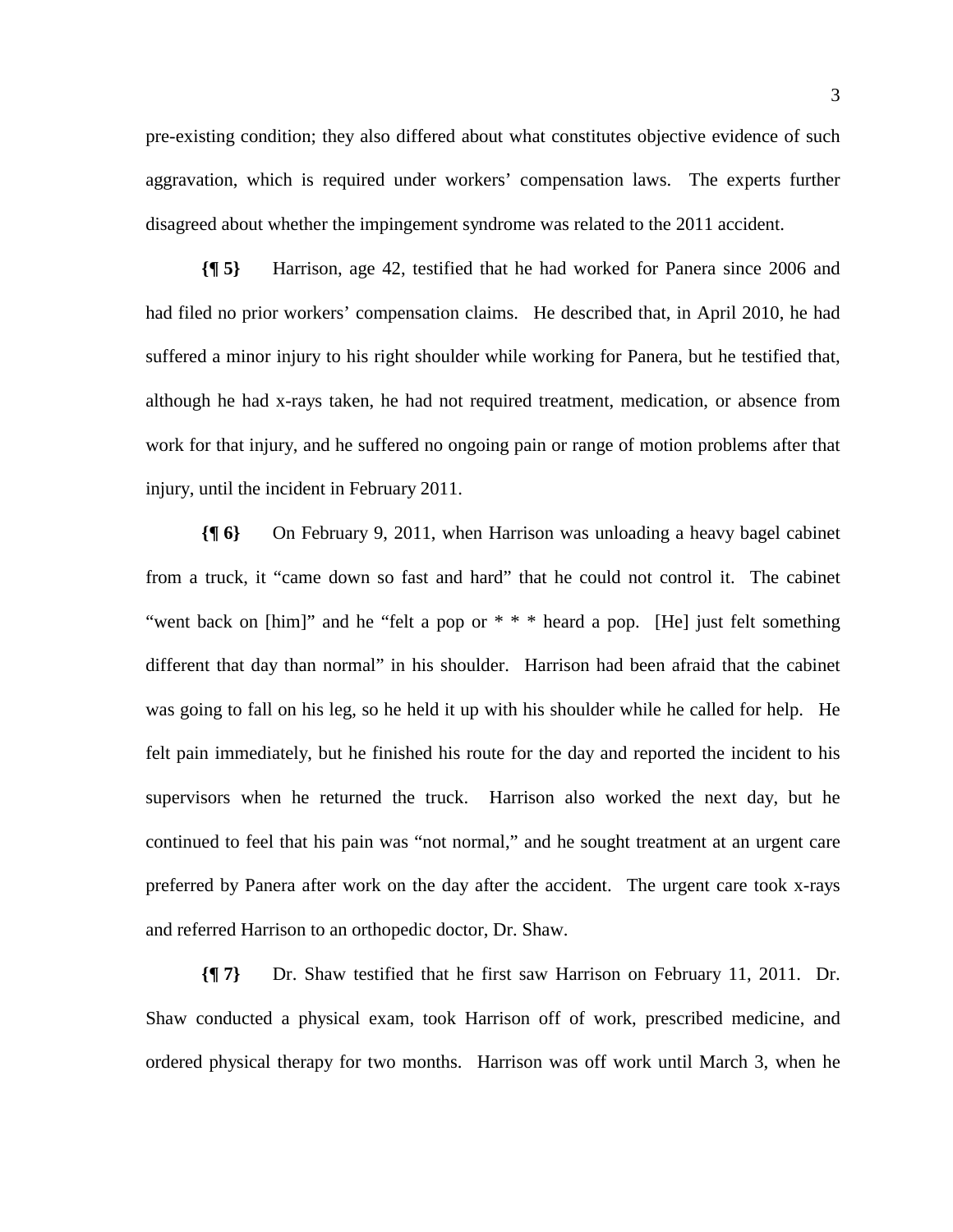was permitted to return with some restrictions. Dr. Shaw wanted to perform an MRI, but Panera refused to pay for it. (An MRI was later conducted after Harrison appealed Panera's refusal to allow the test to the Industrial Commission.)

**{¶ 8}** At trial, Dr. Shaw testified to the results of his physical examination of Harrison on February 11. Dr. Shaw stated that Harrison's left arm was fine, but the front and back of his right shoulder exhibited tenderness. Harrison could not lift his right arm over his head or around his back without sharp pain, and he exhibited weakness in raising his arm to the front or side. Harrison reported to Dr. Shaw that he had a full range of motion prior to the accident.

**{¶ 9}** Dr. Shaw testified that the x-rays taken at the urgent care center revealed that Harrison had arthritis in his shoulder, but the joint was in place and there was no fracture. Because "[t]here would be no way for arthritis to develop in two days," Dr. Shaw viewed it as a pre-existing condition. When Dr. Shaw compared Harrison's 2010 x-rays with the 2011 x-rays, he concluded that the arthritis was "pretty stable," because there was no significant change.

**{¶ 10}** Dr. Shaw diagnosed Harrison with arthritis and impingement. Dr. Shaw concluded that the trauma of February 9 had substantially aggravated Harrison's pre-existing arthritis and had directly caused the impingement.

**{¶ 11}** The MRI was performed in January 2013. According to Dr. Shaw, it revealed "severe" tendonitis around Harrison's biceps, a tendon injury of one of the rotator cuff muscles, and a "near full thickness tearing" where the tendon attached to the bone. Dr. Shaw also observed "some displacement of the shoulder to the back or posterior," which he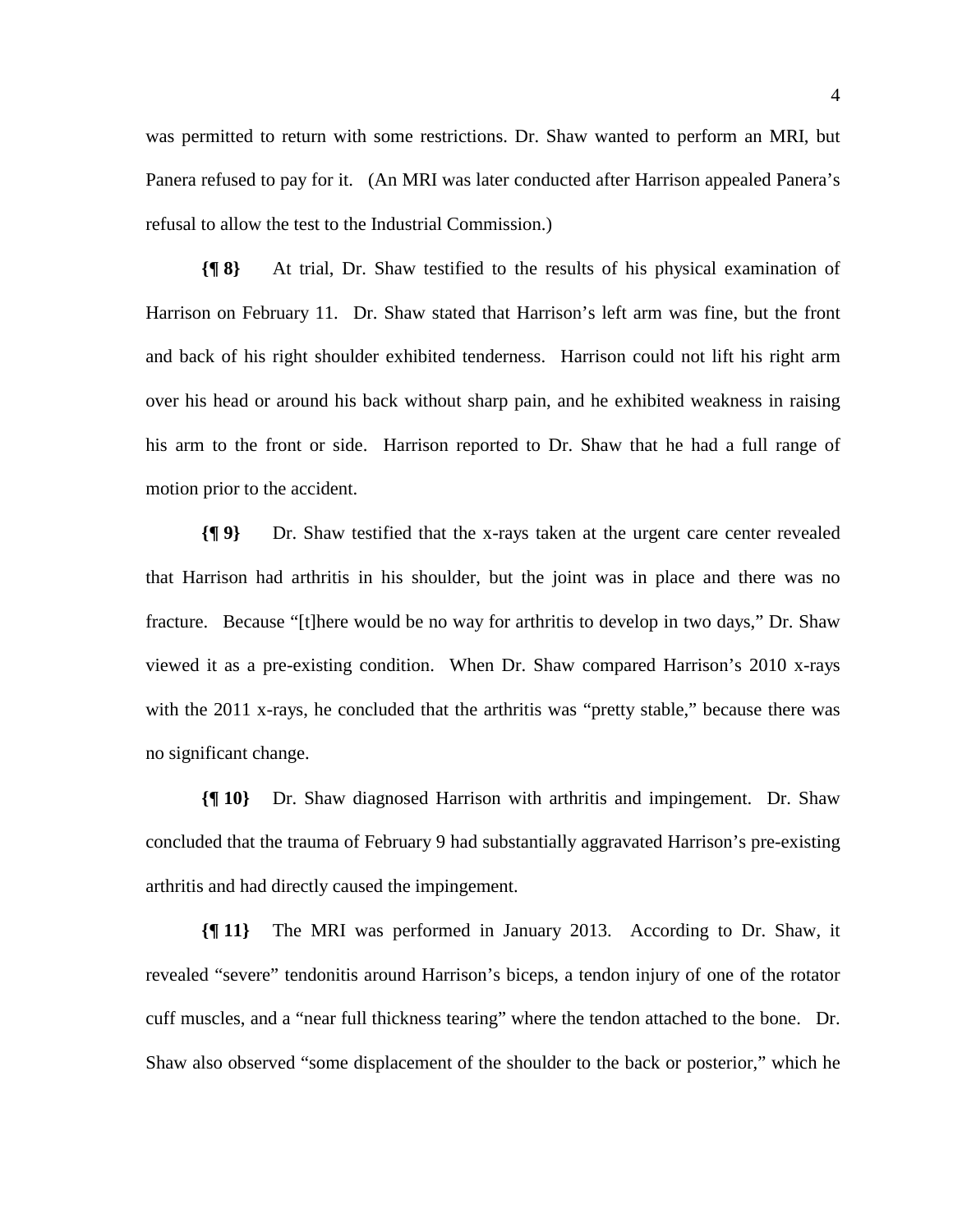attributed to the "ongoing arthritis."

**{¶ 12}** Dr. Shaw characterized the x-rays and MRI as objective findings. He also testified that, during a physical exam, including a range of motion test, he has "fairly objective" measures of a patient's condition, as well as relying, to some extent, on the patient's account of what he is experiencing or feeling. For example, Dr. Shaw stated that he can tell if a patient is experiencing stiffness: "I've done this enough where I can get people distracted and move their shoulder without them realizing I'm doing more than they think I'm doing. So I can pick up on stiffness if it's real. I know when someone's actively contracting their shoulder against me."

**{¶ 13}** Regarding the diagnosis of impingement, Dr. Shaw explained that impingement is an inflamation or structural breakdown of a tendon caused by strain, stretch, overuse, and pressure of the rotator cuff on the acromion bone. He stated that such an injury can happen acutely or over time, but that arthritis is unrelated to impingement. Dr. Shaw stated that "a Neer's test or a Hawkins test"<sup>1</sup> is "to bring out impingement." This test involves a "clinical diagnosis" based on history and a physical exam. Dr. Shaw acknowledged, however, that his diagnosis of impingement caused by the February 2011 accident was based in part on Harrison's report that he had had no pain prior to that date.

**{¶ 14}** Dr. Shaw concluded that Harrison's arthritis had been substantially aggravated by the accident and that the impingement had been caused by the accident. He also stated that he had relied on objective as well as subjective factors in reaching these

<sup>&</sup>lt;u>1</u>  $^1$ In the transcript, these tests are also referred to as two separate but similar tests, or as a "Neer and Hawkings test" or "Neers and Hawkins test."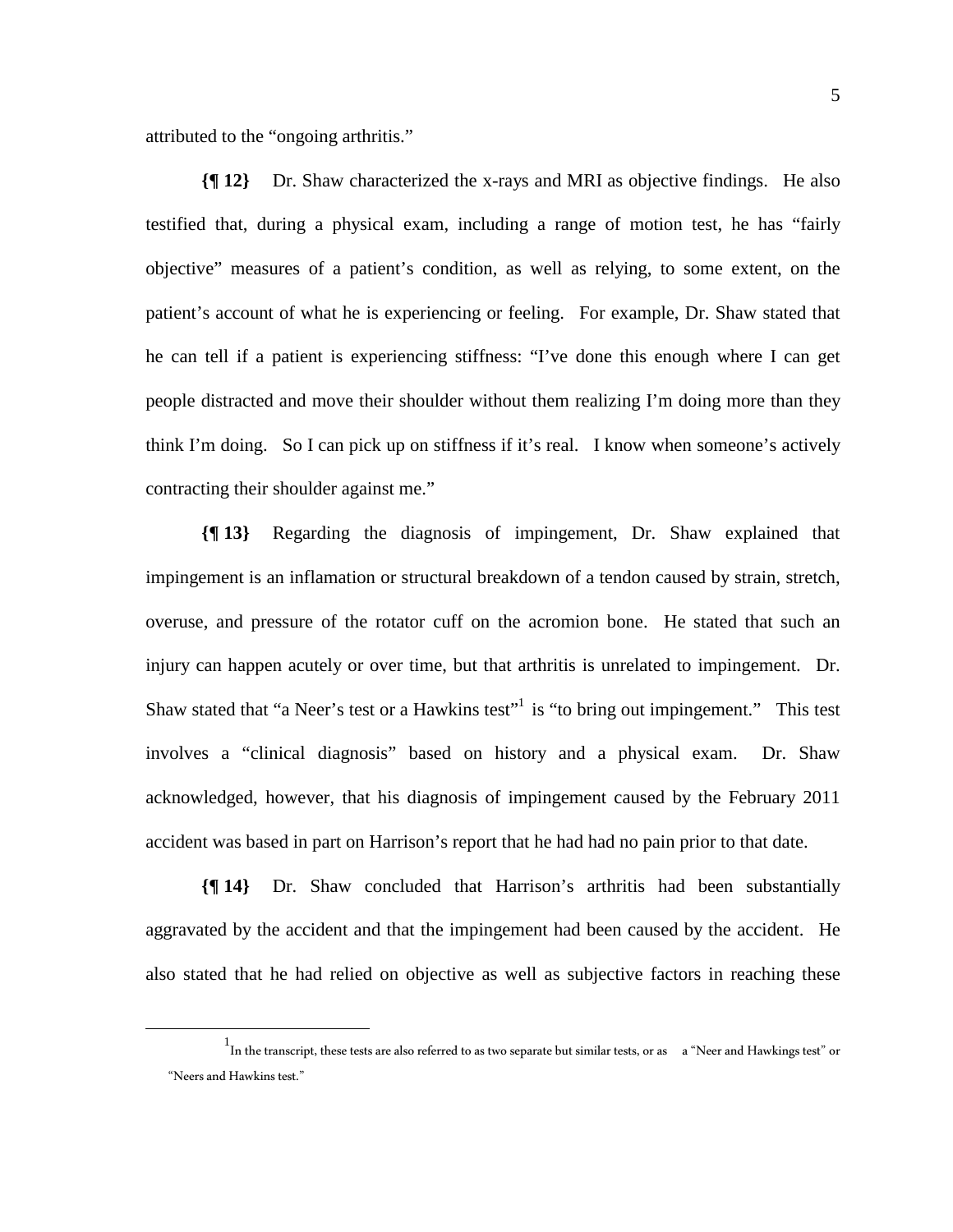diagnoses.

**{¶ 15}** At the time of trial, Harrison continued to take anti-inflammatory and pain medicines prescribed by Dr. Shaw.

**{¶ 16}** Dr. Michael Rozen testified for Panera. He relied on his review of Harrison's medical records and his examination of Harrison in March 2013. Dr. Rozen stated that, in his opinion, pain is subjective, and a range of motion test cannot be used as an objective measure of injury unless it has been done multiple times to allow for comparison. "If you have multiple examiners over a period of time or you over a period of time reproduce that exact range of motion, then I would lean toward it being an objective finding. Otherwise it's a subjective finding and while we can do distraction testing and other things, it remains a subjective finding." Dr. Rozen further stated that, in his view, a range of motion evaluation "is not a consistent objective physical finding. There are times I will view it as an objective finding but generally I need support to make that happen.  $* * n$ my hand, I would view it as an objective finding. \* \* \* But in somebody else's hand, I would not."

**{¶ 17}** Because Harrison's arthritis predated the accident, as evidenced by the 2010 and 2011 x-rays, Dr. Rozen concluded that there were no objective findings to support the conclusion that Harrison's condition had worsened or that the accident had caused a significant aggravation. Dr. Rozen rejected Dr. Shaw's view that a range of motion test could constitute objective evidence of injury, because it was based on the patient's subjective reporting of his pain or discomfort, notwithstanding his own somewhat inconsistent statements on this issue.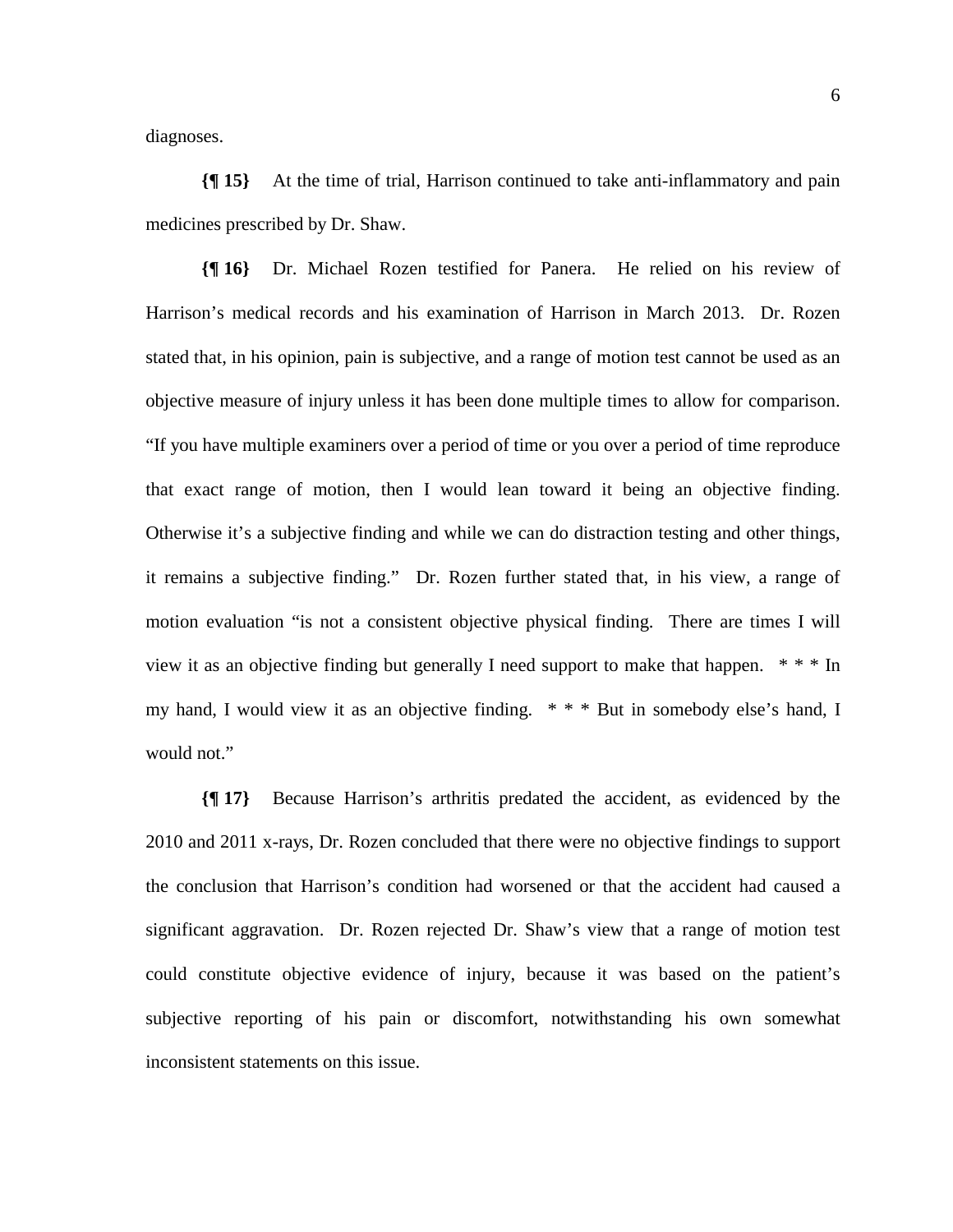**{¶ 18}** With respect to impingement, Dr. Rozen testified that arthritis is a potential cause of impingement, as are bone spurs. Based on the 2010 x-rays, Dr. Rozen stated that Harrison had arthritis and bone spurs in his right shoulder prior to the accident, which could have caused the impingement. Dr. Rozen testified that the "radiological and clinical evidence," namely the 2010 x-rays, supported a diagnosis of impingement in 2010. He also stated that there "appear[ed]" to be a positive Neer's and Hawkins test in 2010, but "it's difficult to read the handwriting" and "they did not report any crepitance."<sup>2</sup> There was no evidence that any physician explicitly diagnosed Harrison with impingement in 2010, although it was undisputed that the Neer's and Hawkins test is used in making such a diagnosis.

**{¶ 19}** Based on the evidence presented, the trial court concluded that Harrison was entitled to participate in workers' compensation for both conditions: aggravation of a pre-existing arthritis and impingement.

**{¶ 20}** Panera appeals from the judgment of the trial court, raising several arguments. The brief contains multiple formulations of the "issues " and "assignments of error." We will paraphrase these statements and organize them in a manner that facilitates our discussion.

### *Substantial Aggravation of a Pre-existing Condition (Arthritis)*

**{¶ 21}** We begin with Panera's arguments related to the allowance of Harrison's claim for substantial aggravation of a pre-existing condition. Panera contends that Ohio law no longer permits the participation in the workers' compensation fund for a pre-existing

 $\begin{array}{c|c}\n\hline\n\text{2}\n\end{array}$  $^2$ Dr. Rozen did not define "crepitance" or explain its significance to a Neer's and Hawkins test.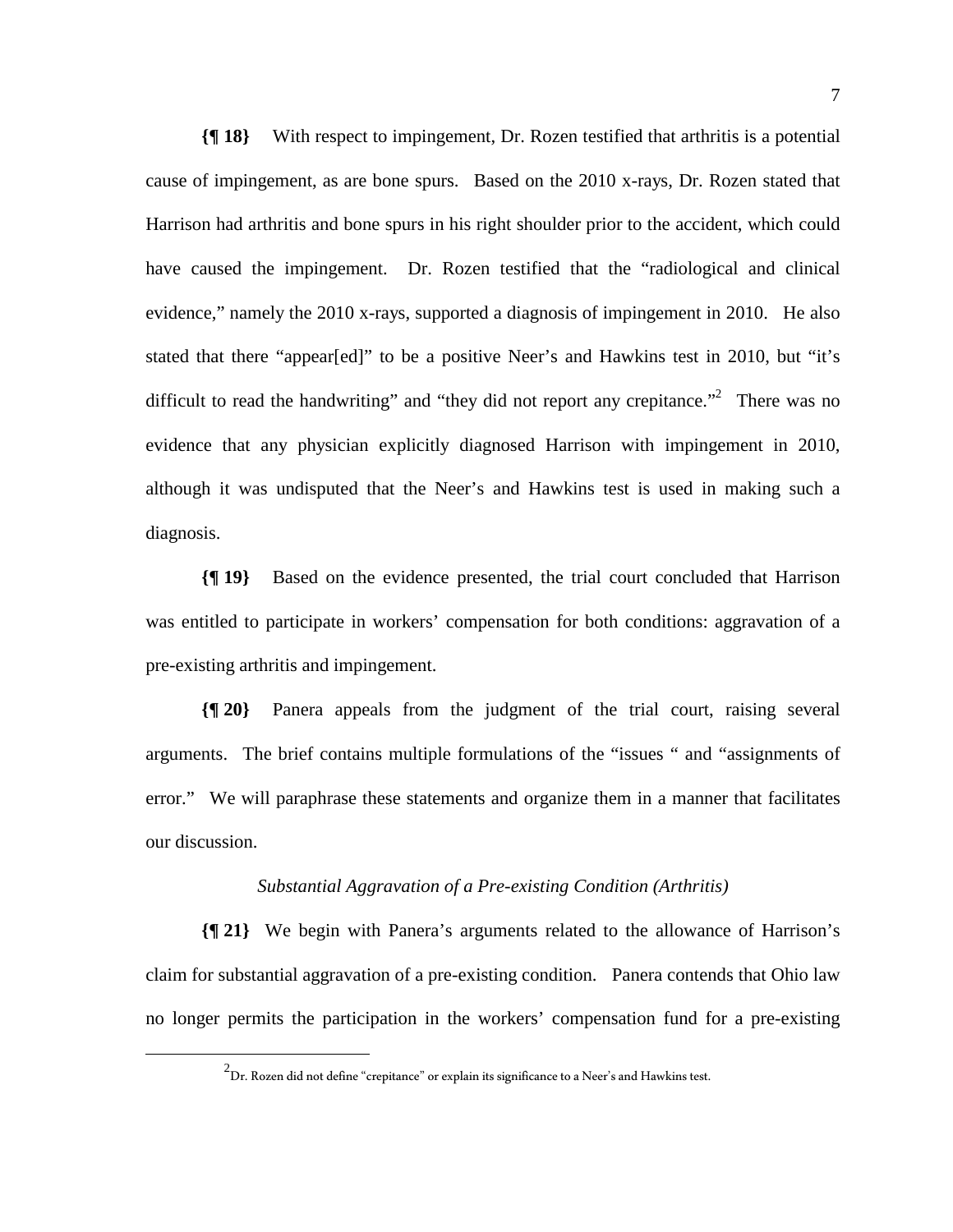condition unless there is *objective* evidence of a *substantial* aggravation of that pre-existing condition, and that such evidence did not exist in this case.

**{¶ 22}** Panera argues that R.C. 4123.01 requires objective evidence of substantial aggravation when an employee seeks coverage related to a pre-existing condition. While conceding there was testimony about a substantial aggravation, Panera claims that Harrison did not meet the required standard because his evidence of substantial aggravation of his arthritis was not objective.

**{¶ 23}** A claimant must establish an injury to participate in Ohio's workers' compensation system. *Schell v. Globe Trucking, Inc.,* 48 Ohio St.3d 1, 2, 548 N.E.2d 920 (1990). "'Injury' includes any injury, whether caused by external accidental means or accidental in character and result, received in the course of, and arising out of, the injured employee's employment." R.C. 4123.01(C). The statute also specifically excludes some categories of injuries. R.C.  $4123.01(C)(4)$  excludes from the definition of injury

[a] condition that pre-existed an injury unless that pre-existing condition is substantially aggravated by the injury. Such a substantial aggravation must be documented by objective diagnostic findings, objective clinical findings, or objective test results. Subjective complaints may be evidence of such a substantial aggravation. However, subjective complaints without objective diagnostic findings, objective clinical findings, or objective test results are insufficient to substantiate a substantial aggravation.

Although subjective complaints are insufficient, standing alone, to establish a substantial aggravation, they may be coupled with objective diagnostic findings, objective clinical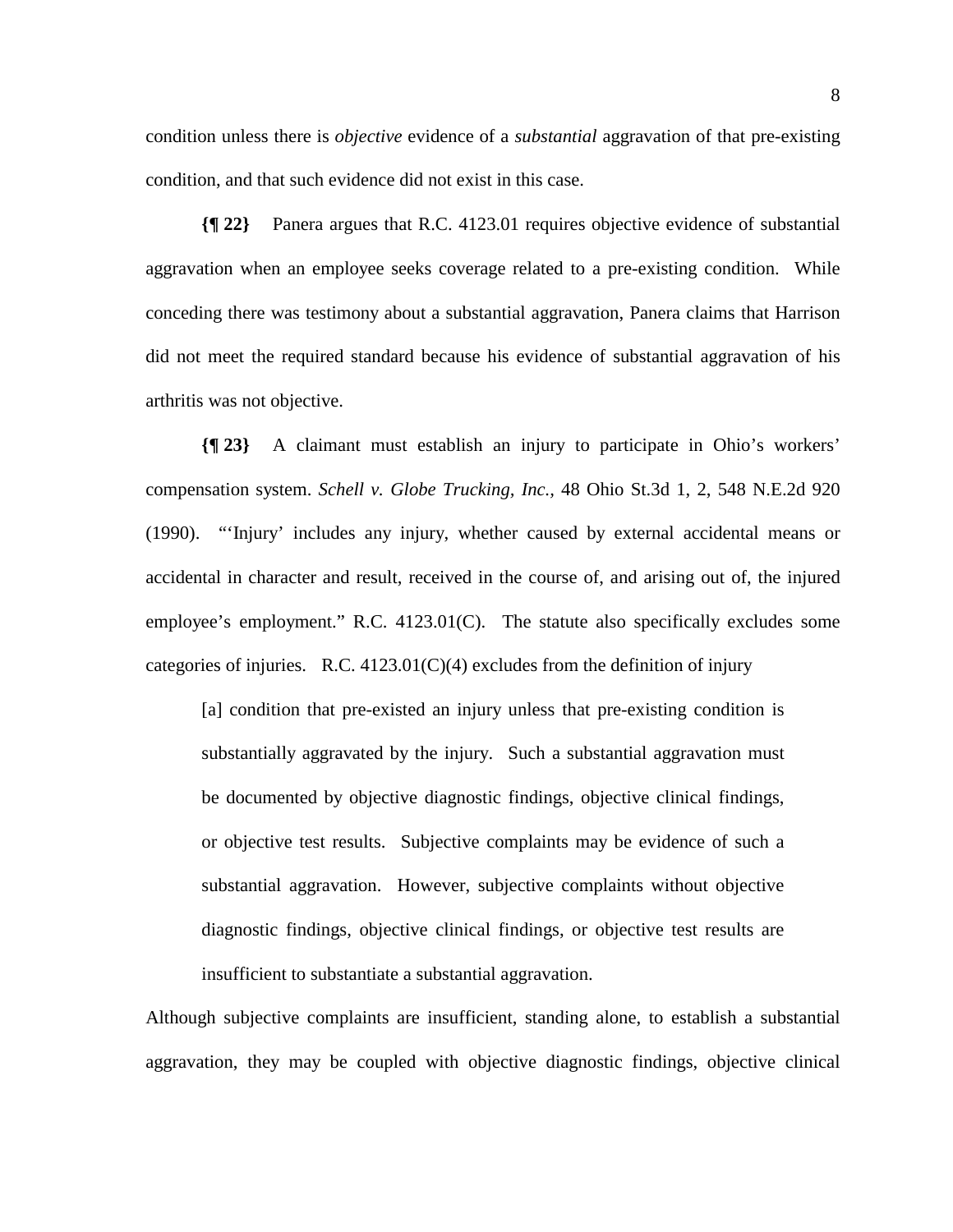findings, or objective test results to satisfy the standard. *Brate v. Rolls-Royce Energy Sys., Inc*., 5th Dist. Knox No. 12CA000001, 2012-Ohio-4577, ¶ 16.

**{¶ 24}** By necessity, the wording of the statute requires an analysis of the expert testimony presented in each case. *Id.* at ¶ 24.

**{¶ 25}** Panera contends that Harrison presented no objective evidence of a substantial aggravation of his pre-existing condition. The trial court did not elaborate on its implicit conclusions that Harrison's arthritis had been substantially aggravated by the accident or that there had been objective evidence of this fact.

**{¶ 26}** Weight and credibility of evidence, and factual disputes in the testimony, are matters for the trial court to resolve. *Goldsboro v. Goldsboro*, 2d Dist. Miami No. 2006-CA-46, 2007-Ohio-2135, ¶ 32; *Gartin v. Gartin,* 2d Dist. Clark No. 2011-CA-74, 2012-Ohio-2232, ¶ 7. An appellate court will not reverse a factual determination unless the trial court has abused its discretion by acting in a manner that is arbitrary, unreasonable, or unconscionable. *Blakemore v. Blakemore*, 5 Ohio St.3d 217, 219, 450 N.E.2d 1140 (1983).

**{¶ 27}** Dr. Shaw testified that he considered Harrison's reports of pain or discomfort while conducting range of motion tests, but that he (Dr. Shaw) also was able to feel the stiffness of Harrison's tissues in resistance to certain motions. He stated that, as a regular part of such examinations, he distracts the patient so that he or she is not focused on the motions or manipulations that the doctor is performing, and compares such observations to the patient's reported discomfort. Dr. Shaw's observations and awareness of stiffness during Harrison's range of motion tests were consistent with the pain Harrison reported and with the diagnosis. In addition, Dr. Shaw relied on Harrison's statements regarding his pain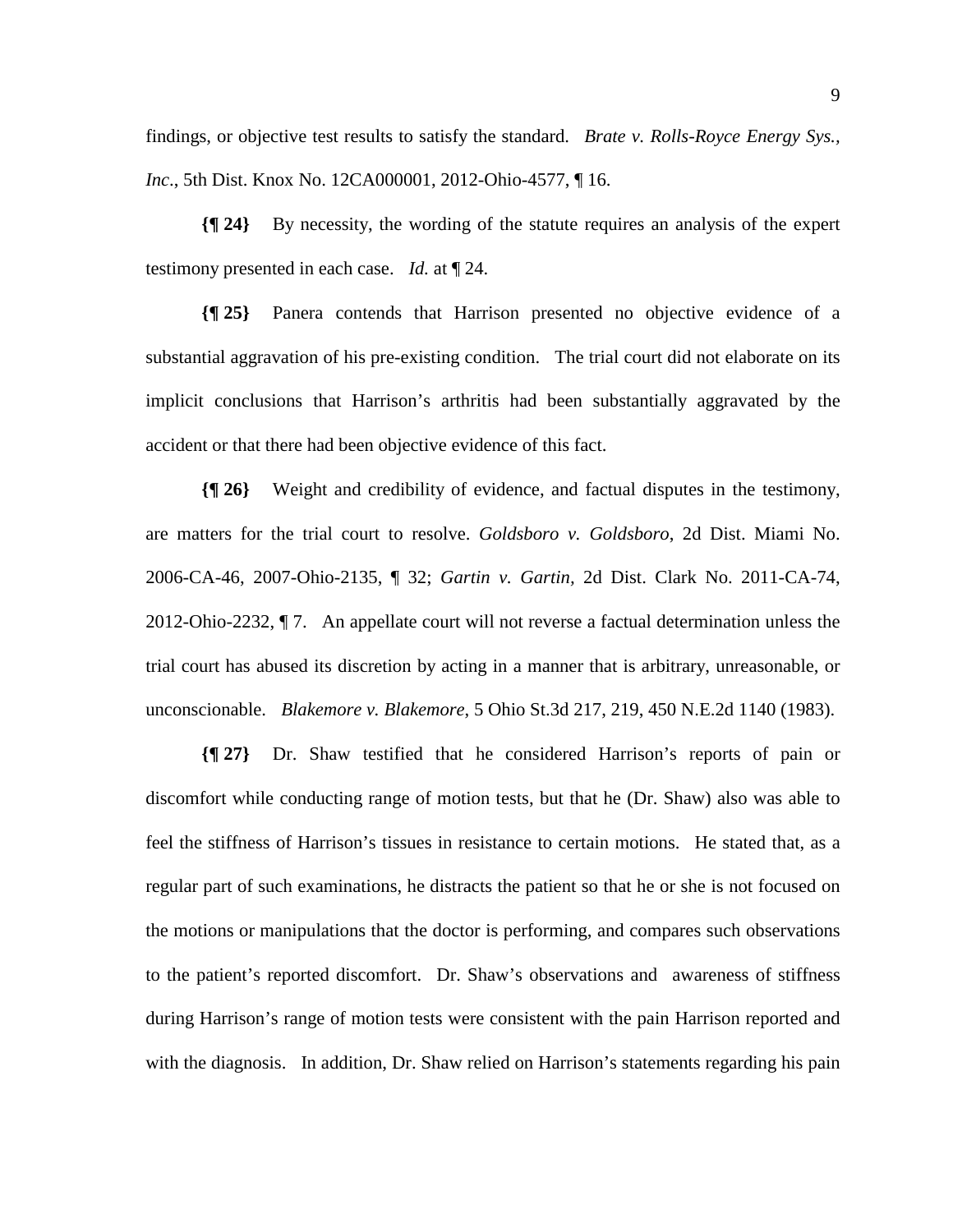at the time of the examination and his reported lack of pain prior to the accident.

**{¶ 28}** Further, when he compared Harrison's 2010 and 2011 x-rays, Dr. Shaw stated that he found the arthritis to be "stable," meaning that it did not appear to have worsened. Dr. Shaw's conclusion that the x-rays taken two days after the accident did not show progression of the arthritis supported his conclusion that the aggravation of Harrison's arthritis had been caused by the accident, rather than by chronic deterioration. Dr. Shaw characterized this evidence as "objective."

**{¶ 29}** Harrison also testified that he had experienced no pain in his shoulder prior to the February 9 accident.

**{¶ 30}** Based on this evidence, the trial court could have reasonably concluded that there were objective diagnostic findings of substantial aggravation of Harrison's arthritis.

**{¶ 31}** The trial court was permitted to consider objective, as well as subjective, evidence of the aggravation of Harrison's pre-existing condition, but there had to be *some*  objective evidence. R.C. 4123.01(C). To the extent that the parties disputed what constitutes "objective" evidence and, in particular, whether range of motion tests can constitute objective evidence, the trial court was also required to resolve that issue. We cannot conclude that the trial court abused its discretion in concluding that there was objective evidence, through Dr. Shaw's physical examination and the x-rays, that Harrison's arthritis had been substantially aggravated by the accident. Even Dr. Rozen seemed to concede that a range of motion evaluation is an objective finding if "in my hand." Moreover, there is no evidence on the record before us, that the trial court misunderstood the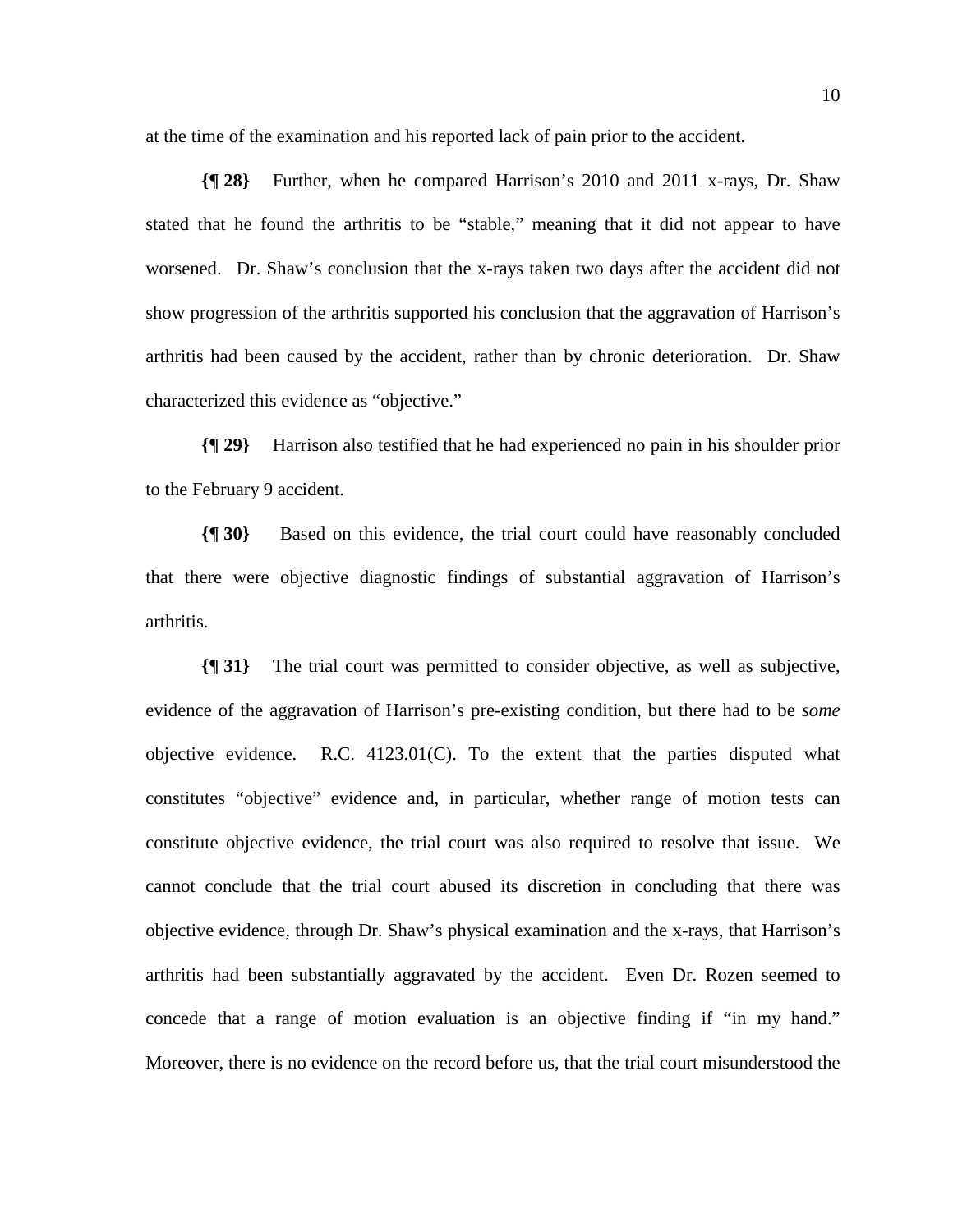requirements of R.C. 4123.01(C)(4) or misapplied it.

### *Impingement Syndrome*

**{¶ 32}** Panera also contends that the evidence did not establish that Harrison suffered from impingement syndrome as a result of the 2011 accident, and that the trial court's determination to allow this claim was against the manifest weight of the evidence.

**{¶ 33}** With respect to impingement syndrome, Panera contends that the court "arbitrarily ignored" Dr. Shaw's testimony that "the April 2010 x-rays would support a finding of impingement syndrome" and erred in not crediting Dr. Rozen's testimony that impingement had been present in 2010. According to Panera, this testimony precludes the conclusion that impingement was caused by the 2011 accident.

**{¶ 34}** A careful review of Dr. Shaw's testimony undercuts Panera's argument. Although Dr. Shaw did testify that the 2010 x-rays "would be supportive" of a finding of impingement, that statement was immediately followed by the following testimony:

I don't want to say that impingement is diagnosed on x-ray. It really isn't. It's much more of a what we call clinical diagnosis than anything else \* \* \*, the history and physical exam. I really don't care about the x-ray that much when I'm dealing with impingement.

**{¶ 35}** Further, Dr. Shaw repeatedly testified to his conclusion that Harrison "developed impingement syndrome secondary to the injury" or that it was "directly caused" by the 2011 injury. In its cross-examination of Dr. Shaw, Panera's attorney acknowledged that Dr. Shaw "disagree[d]" that impingement pre-existed the 2011 injury. Thus, Panera's contention that Dr. Shaw agreed with Dr. Rozen's conclusion that the impingement predated